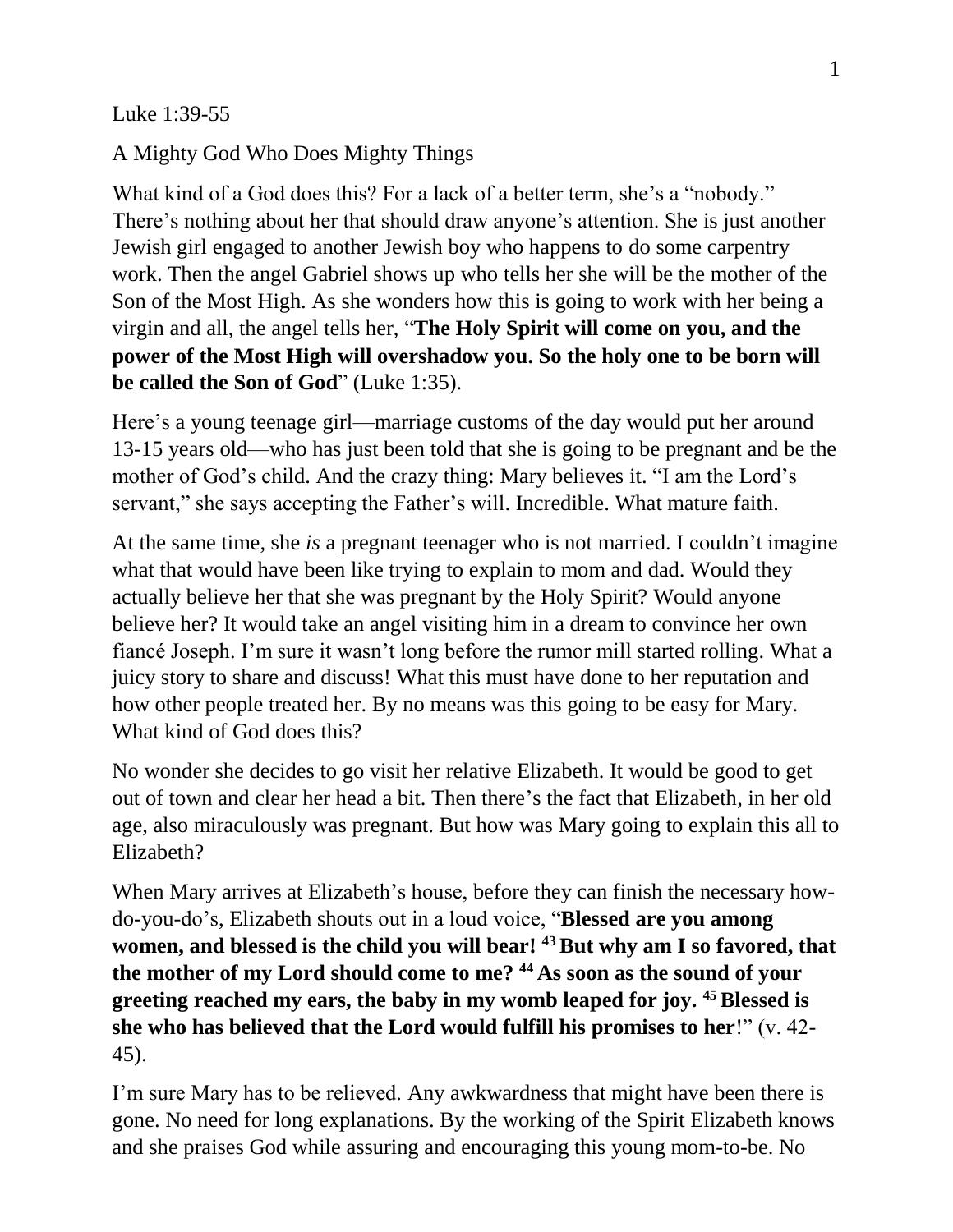judging. No questions. No strange looks. Just celebration! Maybe it's one of those things where Mary knew she was pregnant, but now it's really real. And Mary cannot help herself as she sings, "**My soul glorifies the Lord and my spirit rejoices in God my Savior, for he has been mindful of the humble state of his servant. From now on all generations will call me blessed, for the Mighty One has done great things for me—holy is his name. His mercy extends to those who fear him, from generation to generation. He has performed mighty deeds with his arm; he has scattered those who are proud in their inmost thoughts. He has brought down rulers from their thrones but has lifted up the humble. He has filled the hungry with good things but has sent the rich away empty. He has helped his servant Israel, remembering to be merciful to Abraham and his descendants forever, just as he promised our ancestors**"  $(v.46-55)$ .

Are you feeling that way today? Are you glorifying the Lord, proclaiming his greatness this holiday season? That may be hard to do when the greatness of all the things you need to get done before Christmas takes up so much of our minds. It might hard when your plans for Christmas have already fallen through, when you aren't as ready as you would like to be, when we are wrapped up grumbling and complaining about one thing or another. It's hard to proclaim God's greatness when we allow ourselves to be caught up with a world that bemoans the greatness of this problem, great failures of this group, while fighting to be heard and recognized. Maybe you are proclaiming the greatness of God because you know the right things to say and can put on the face. But in reality your soul aches as you struggle.

Is your soul rejoicing in God your Savior? It may be difficult with how overcommercialized and romanticized the Christmas season has become so you are desensitized to the joy that God sends his own Son for us. Are you rejoicing with Mary? Remember this song comes from a young girl whose plans for life have been drastically altered and won't go back to "normal." Her plan was to be married, maybe have some kids with Joseph, and live a pretty normal, regular life for a Jewish girl. Then an angel shows up and changes everything. We don't have angels showing up but you've had your life plans change. How have you responded when God's plans are different from your plans? Are you still rejoicing? When God's blessings also mean there will be different struggles and calling you to trust in the Lord, are you still singing his praises? Are you starting to realize that there is no going back and wondering, what kind of God does this?

It's encouraging to hear that God looks on Mary, his humble servant. But what about you? For many this is an especially lonely time of year. Loved ones are no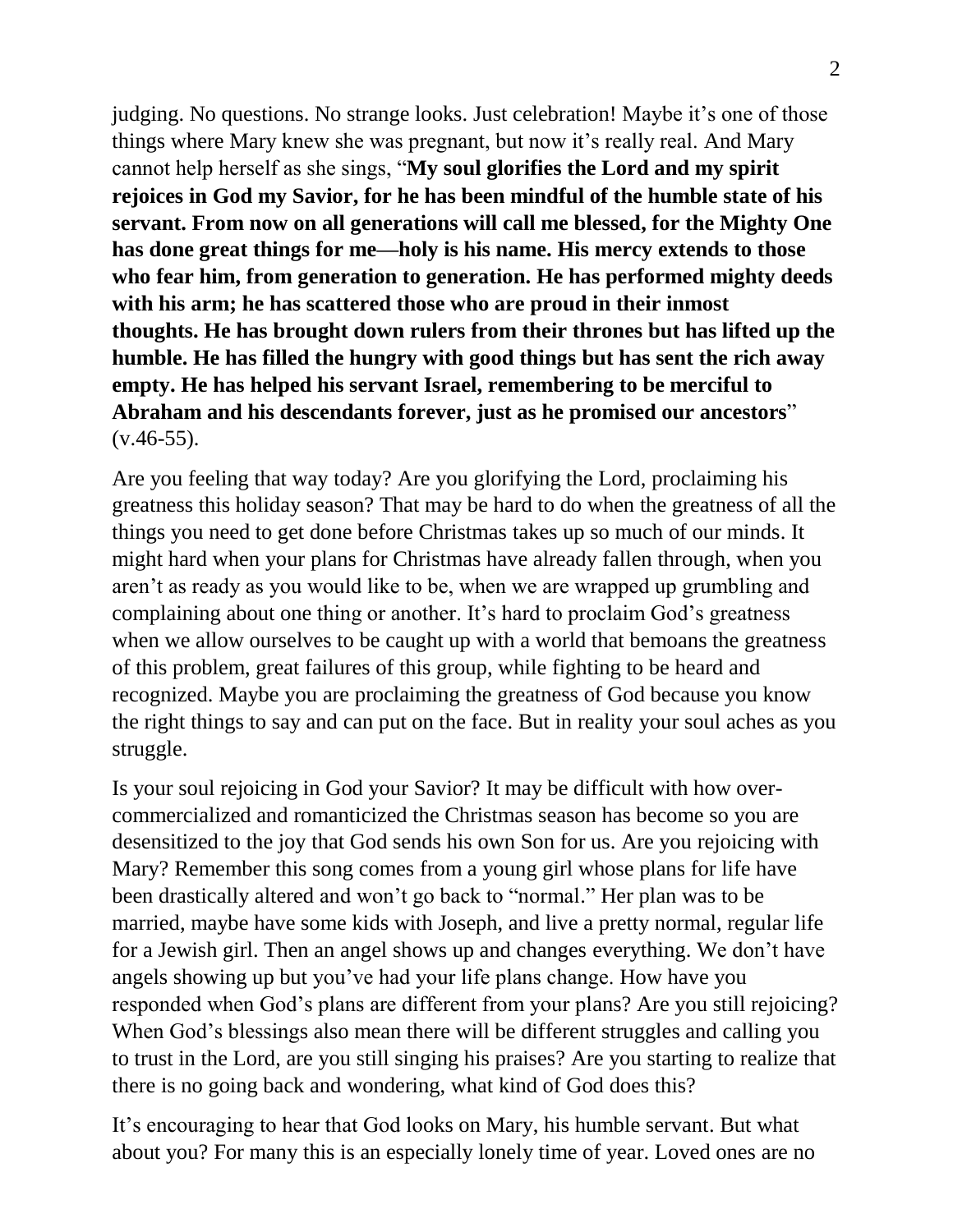longer with us. You aren't able to be with people you care about. You might feel alone because of something you did. You might feel alone because no one knows what you are going through right now. What kind of God would take notice of me?

Sometimes it seems like we've forgotten who God is. At least, that what it looks like when we continue in the sin even when we know better. It seems that way when we ignore God's warnings and call to repent; that is, change our way of thinking and get in line with his own. It seems that way when we question how he is handling our current situation. Where's the strength of his arm when those who fear him continue to suffer? Where's this lifting up when the humble and meek are walked all over and the proud continue to get what they want and are successful? When is it going to be my turn, Lord? When are you going to lift me up so things are just a little bit better? When is it going to be my turn to get a little bit ahead? We don't want much; but a little validation and recognition for your hard work would be nice, right?

Have you forgotten who God is? Notice all the Lord has done in Mary's song: he has performed mighty deeds…he has scattered…he has brought down…he has lifted up…he has filled…he has helped. Mary speaks in the past recognizing, yes, God did those things. At the same time it's as good done for the future too because God will most certainly continue to do those things. Have you forgotten? So easily we see the past blessings that God has given to us, we say thank you, and seem to forget. We call it being realist. We say we are being good managers. Or is it not trusting God's promises so we hold back on ministry just in case? What if? Do we hold back on personal ministry, sharing Jesus' love and serving our neighbor because, what if?

What kind of God does this? Too easily do I forget who God really is and who I am. Holy is his name. Not only is he perfect and good; he's separate and above the rest. He's independent of you and doesn't need me. Our best efforts fall dreadfully short of coming close to being at his level and I dare to question him, to call him a liar by doubting his promises. Be warned, God cannot be mocked. His strong arm should come swiftly down to crush and scatter us for trying to give him, the Mighty One, advice.

Instead he is mindful of his humble servants. He knows if he came to you in strength, we would cower in fear. Who can stand in his presence? If he came as someone rich and powerful, we would question why he would take any interest in us. Instead, he hides his mighty strength in the arms of a tiny baby to do great things for you. He chooses to come to you through a virgin teenager to lift us up.